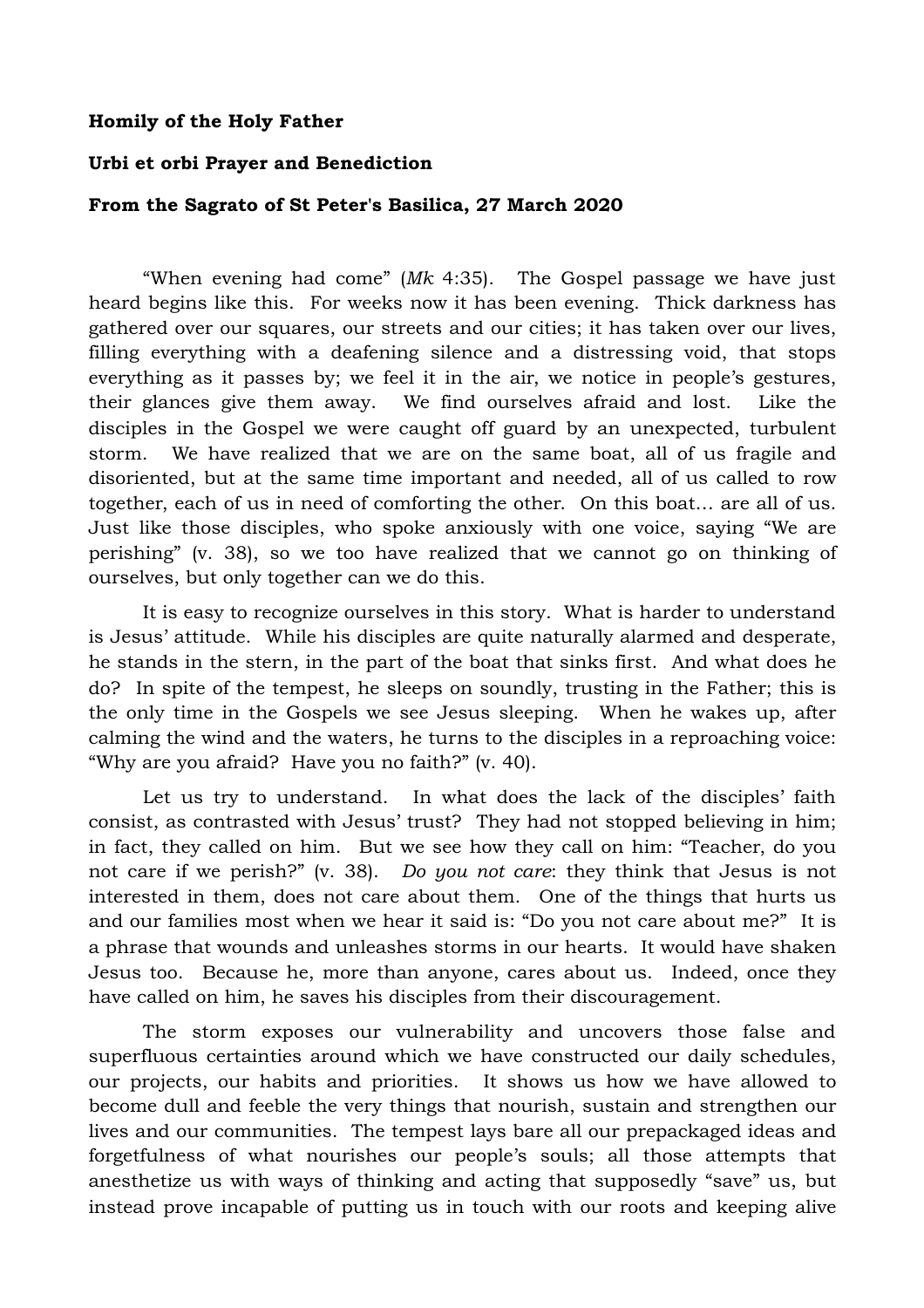the memory of those who have gone before us. We deprive ourselves of the antibodies we need to confront adversity.

In this storm, the façade of those stereotypes with which we camouflaged our egos, always worrying about our image, has fallen away, uncovering once more that (blessed) common belonging, of which we cannot be deprived: our belonging as brothers and sisters.

*"Why are you afraid? Have you no faith?"* Lord, your word this evening strikes us and regards us, all of us. In this world, that you love more than we do, we have gone ahead at breakneck speed, feeling powerful and able to do anything. Greedy for profit, we let ourselves get caught up in things, and lured away by haste. We did not stop at your reproach to us, we were not shaken awake by wars or injustice across the world, nor did we listen to the cry of the poor or of our ailing planet. We carried on regardless, thinking we would stay healthy in a world that was sick. Now that we are in a stormy sea, we implore you: "Wake up, Lord!".

*"Why are you afraid? Have you no faith?"* Lord, you are calling to us, calling us to faith. Which is not so much believing that you exist, but coming to you and trusting in you. This Lent your call reverberates urgently: "Be converted!", "Return to me with all your heart" (*Joel* 2:12). You are calling on us to seize this time of trial as a *time of choosing*. It is not the time of your judgement, but of our judgement: a time to choose what matters and what passes away, a time to separate what is necessary from what is not. It is a time to get our lives back on track with regard to you, Lord, and to others. We can look to so many exemplary companions for the journey, who, even though fearful, have reacted by giving their lives. This is the force of the Spirit poured out and fashioned in courageous and generous self-denial. It is the life in the Spirit that can redeem, value and demonstrate how our lives are woven together and sustained by ordinary people – often forgotten people – who do not appear in newspaper and magazine headlines nor on the grand catwalks of the latest show, but who without any doubt are in these very days writing the decisive events of our time: doctors, nurses, supermarket employees, cleaners, caregivers, providers of transport, law and order forces, volunteers, priests, religious men and women and so very many others who have understood that no one reaches salvation by themselves. In the face of so much suffering, where the authentic development of our peoples is assessed, we experience the priestly prayer of Jesus: "That they may all be one" (*Jn* 17:21). How many people every day are exercising patience and offering hope, taking care to sow not panic but a shared responsibility. How many fathers, mothers, grandparents and teachers are showing our children, in small everyday gestures, how to face up to and navigate a crisis by adjusting their routines, lifting their gaze and fostering prayer. How many are praying, offering and interceding for the good of all. Prayer and quiet service: these are our victorious weapons.